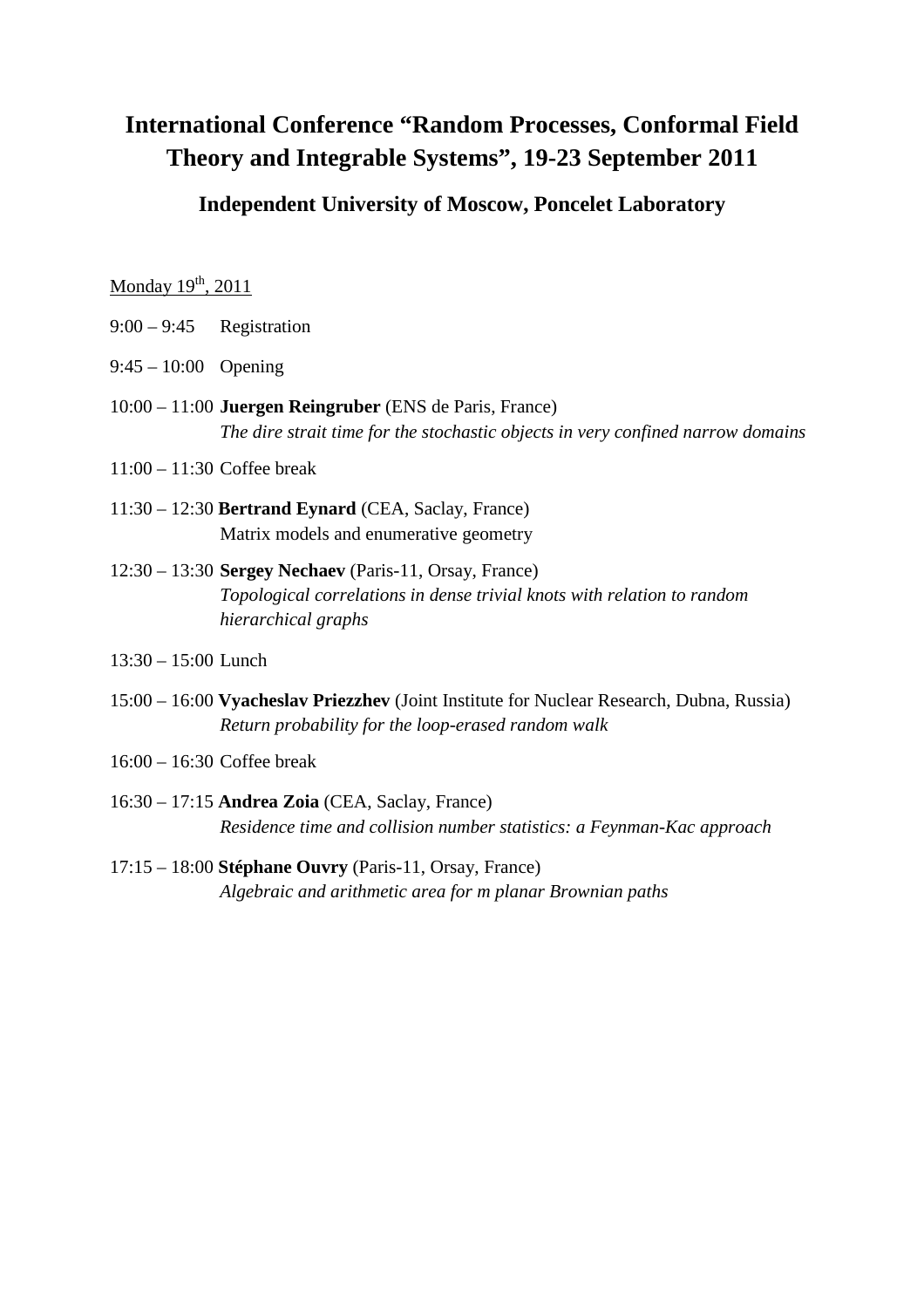# Tuesday  $20^{th}$ ,  $2011$

- 10:00 11:00 **Gregory Schehr** (Paris-11, Orsay, France) *Extreme statistics of vicious walkers: from random matrices to Yang-Mills theory*
- 11:00 11:30 Coffee break
- 11:30 12:30 **Vincent Pasquier** (CEA, Saclay, France) *Conformal blocks and quantum Hall effect*
- 12:30 13:30 **Alexandre Gorskiy** (ITEP, Moscow, Russia)  *Topological field theories and statistical models*
- 13:30 15:00 Lunch
- 15:00 16:00 **Alexey Litvinov** (ITP, Moscow, Russia) *Benjamin-Ono integrable systems in 2D CFT*
- 16:00 16:30 Coffee break
- 16:30 17:15 **Didina Serban** (CEA, Saclay, France) *Conformal blocks, duality and the Calogero-Sutherland model*
- 17:15 18:00 **Andrei Bytsko** (Steklov Institute & Chebyshev Lab, St Petersburg, Russia) *Algebraic aspects of quantum integrable spin chains*
- 18:00 18:45 **Anton Zabrodin** (ITEP, Moscow, Russia) *TBA*
- 19:00 **Conference Dinner**

#### Wednesday  $21<sup>st</sup>$ , 2011

- 10:00 11:00 **Satya Majumdar** (Paris-11, Orsay, France) *Convex Hulls of Planar Brownian Motions*
- 11:00 11:30 Coffee break
- 11:30 12:30 **Alberto Rosso** (Paris-11, Orsay, France)  *Anomalous Diffusion in Presence of Absorbing Boundaries*
- 12:30 13:30 **Vlad Vysotsky** (Steklov Institute & Chebyshev Lab, St Petersburg, Russia) *Positivity of integrated random walks*
- 13:30 15:00 Lunch

**Free time**